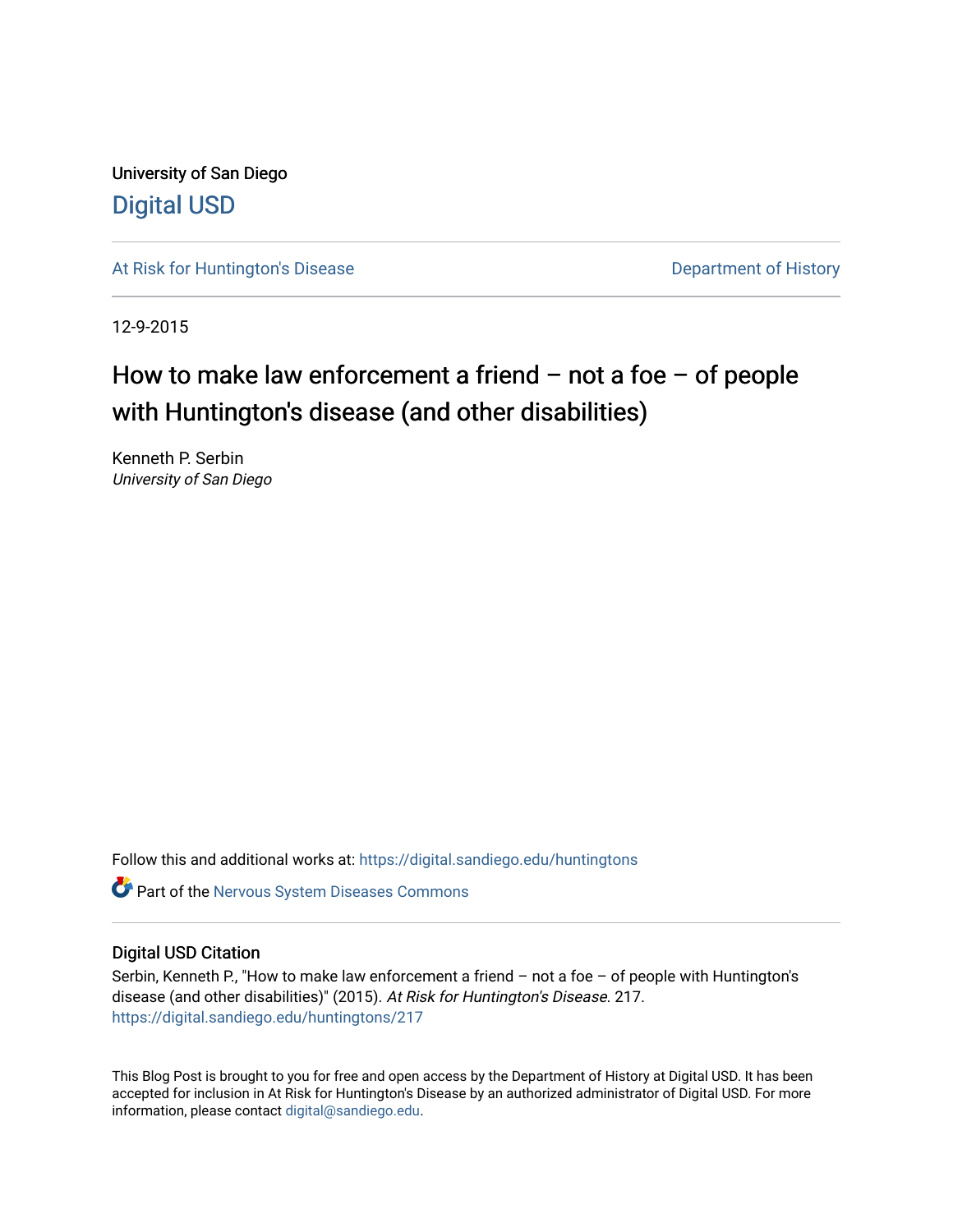#### More **[Create Blog](https://www.blogger.com/home#create) [Sign In](https://www.blogger.com/)**

# [At Risk for Huntington's Disease](http://curehd.blogspot.com/)

*HD is a genetically caused brain disorder that causes uncontrollable bodily movements and robs people's ability to walk, talk, eat, and think. The final result is a slow, ugly death. Children of parents with HD have a 50-50 chance of inheriting the disease. There is no cure or treatment.*

# Blog Archive

- $\blacktriangleright$  [2021](http://curehd.blogspot.com/2021/) (12)
- $2020(16)$  $2020(16)$
- $2019(19)$  $2019(19)$
- $\blacktriangleright$  [2018](http://curehd.blogspot.com/2018/) (16)
- $2017(14)$  $2017(14)$
- $-2016(13)$  $-2016(13)$  $-2016(13)$
- $\sqrt{2015(24)}$  $\sqrt{2015(24)}$  $\sqrt{2015(24)}$ 
	- [▼](javascript:void(0)) [December](http://curehd.blogspot.com/2015/12/) (3)

# ['Concussion':](http://curehd.blogspot.com/2015/12/concussion-advocating-for-truth-about.html) advocating for the truth about brain...

- 'Twas the morning after Christmas – and [Huntington...](http://curehd.blogspot.com/2015/12/twas-morning-after-christmas-and.html)
- How to make law [enforcement](http://curehd.blogspot.com/2015/12/how-to-make-law-enforcement-friend-not.html) a friend  $-$  not a foe  $-$ ...
- [►](javascript:void(0)) [November](http://curehd.blogspot.com/2015/11/) (2)
- [►](javascript:void(0)) [October](http://curehd.blogspot.com/2015/10/) (2)
- [►](javascript:void(0)) [September](http://curehd.blogspot.com/2015/09/) (3)
- $\blacktriangleright$  [August](http://curehd.blogspot.com/2015/08/) (1)
- $\blacktriangleright$  [July](http://curehd.blogspot.com/2015/07/) (1)
- $\blacktriangleright$  [June](http://curehd.blogspot.com/2015/06/) (1)
- $\blacktriangleright$  [May](http://curehd.blogspot.com/2015/05/) (3)
- $\blacktriangleright$  [April](http://curehd.blogspot.com/2015/04/) (2)
- $\blacktriangleright$  [March](http://curehd.blogspot.com/2015/03/)  $(1)$
- $\blacktriangleright$  [February](http://curehd.blogspot.com/2015/02/) (3)
- $\blacktriangleright$  [January](http://curehd.blogspot.com/2015/01/) (2)
- $2014(24)$  $2014(24)$
- [►](javascript:void(0)) [2013](http://curehd.blogspot.com/2013/) (30)
- $\blacktriangleright$  [2012](http://curehd.blogspot.com/2012/) (26)
- $\blacktriangleright$  [2011](http://curehd.blogspot.com/2011/) (33)
- $2010(26)$  $2010(26)$
- $\blacktriangleright$  [2009](http://curehd.blogspot.com/2009/) (21)
- $-2008(7)$  $-2008(7)$  $-2008(7)$
- $\blacktriangleright$  [2007](http://curehd.blogspot.com/2007/) $(7)$
- $\blacktriangleright$  [2006](http://curehd.blogspot.com/2006/) (4)
- $\blacktriangleright$  [2005](http://curehd.blogspot.com/2005/) (17)

# About Me **GENE [VERITAS](https://www.blogger.com/profile/10911736205741688185)**

View my [complete](https://www.blogger.com/profile/10911736205741688185) profile

# WEDNESDAY, DECEMBER 09, 2015

# How to make law enforcement a friend – not a foe – of people with Huntington's disease (and other disabilities)

Encounters with misinformed, sometimes insensitive police are one of the most vexing and tragic problems faced by people disabled by Huntington's disease. So HD advocates and organizations are proactively trying to help law enforcement officers understand symptoms of the disorder and properly handle individuals in distress.

"We want them to be a friend, not a foe," Doug Schulte, a long-time caregiver to his HD-afflicted wife Dorlue, said of the relationship between HD-affected people and police officers.

Doug, a retired fire captain with the San Diego Fire-Rescue Department, has joined HD advocates in the area and around the country in raising awareness about the disease. Its many behavioral disorders have often been misinterpreted as drunkenness, drug usage, or intentional hostility. People with HD often have an unsteady gait, involuntary movements, slurred speech, aggressiveness, and other difficulties that hamper social interaction. But those are warning signs for police untrained for such interactions.

An informal survey, which I conducted among HD families on Facebook recently, revealed that police misunderstanding and harsh treatment of affected individuals continue, but also that some officers respond with respect. (Click [here](http://curehd.blogspot.com/2014/09/outrage-over-video-of-polices-rough.html) and [here](http://curehd.blogspot.com/2015/01/police-killing-of-man-with-huntingtons.html) to read about two previous controversial cases, in West Virginia and Pennsylvania.)

The survey also showed that some HD families are taking the initiative to contact the local police to educate them about the disease and their loved ones.

At the same time, thanks to both disease advocates and changing perceptions of police officers' responsibilities, some law enforcement agencies have established programs to increase officers' sensitivity when encountering or responding to calls involving the cognitively disabled and the mentally ill.

On October 3, California Governor Jerry Brown signed into law a bill mandating that police officers receive more in-depth training for helping citizens with mental [illness or developmental disabilities, or who are und](http://www.sandiegouniontribune.com/news/2015/dec/05/police-training-mental-illness/)er the influence of certain substances.

# **'Take Me Home'**

Doug recently registered Dorlue in the ["Take Me Home" Program](http://www.sdsheriff.net/tmh/index.html) of the San Diego County Sheriff's Department. Under the program, people with Huntington's, Alzheimer's disease, autism, and other cognitive disabilities or their loved ones can register their information online. Registrants can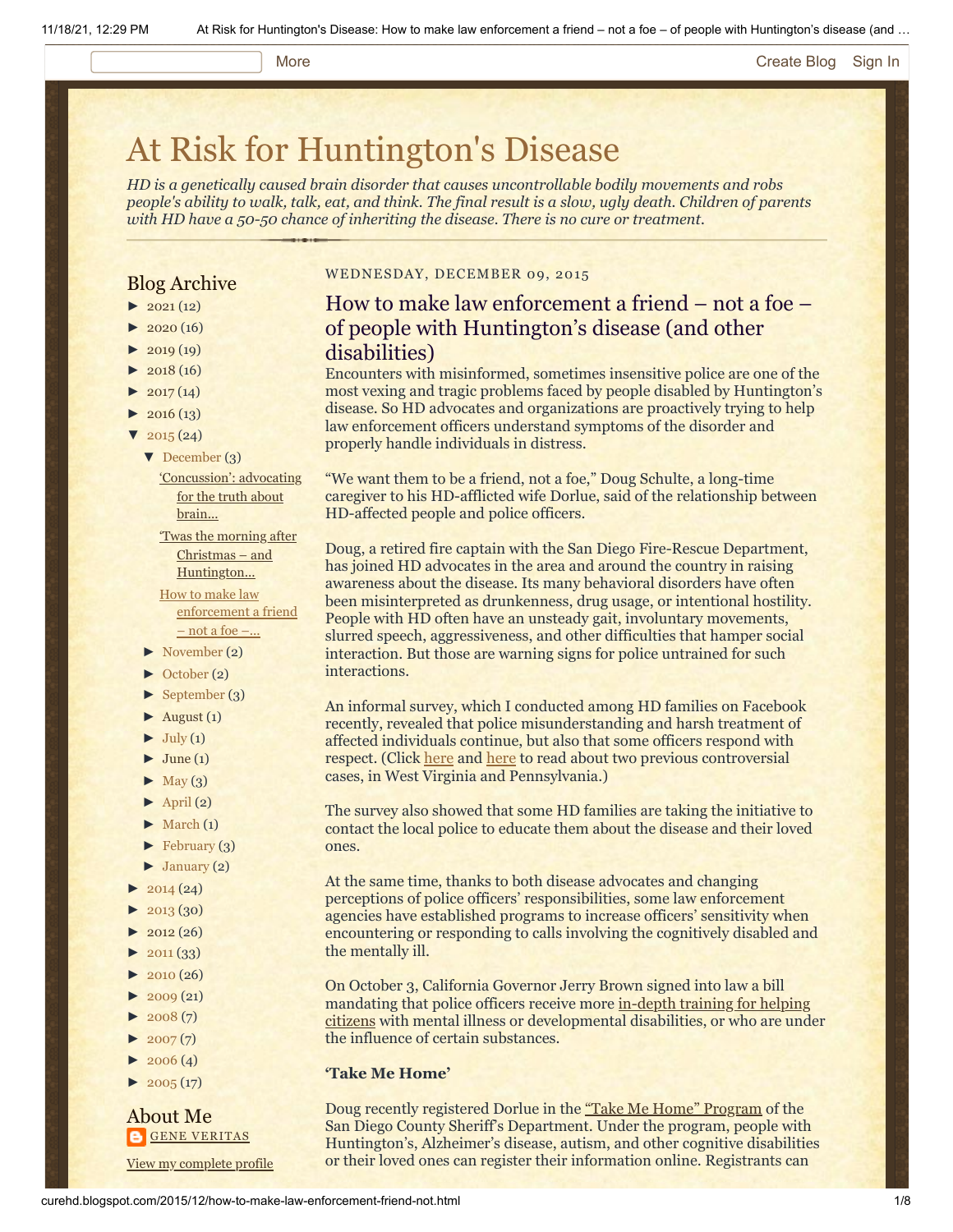11/18/21, 12:29 PM At Risk for Huntington's Disease: How to make law enforcement a friend – not a foe – of people with Huntington's disease (and …

upload a photo of the disabled individual and provide a description of the

# HD Links

# [Huntington's](http://www.hdsa.org/) Disease Society

of America [International](http://www.huntington-assoc.com/) Huntington **Association** [Huntington's](http://hddrugworks.org/) Disease Drug **Works** [Huntington's](http://www.hdlighthouse.org/) Disease **Lighthouse Hereditary Disease [Foundation](http://www.hdfoundation.org/)** [Huntington's](http://www.hdac.org/) Disease Advocacy Center Thomas [Cellini Huntington's](http://www.ourtchfoundation.org/) **Foundation** HDSA Orange County (CA) **[Affiliate](http://www.hdsaoc.org/)** HD Free with [PGD!](http://www.hdfreewithpgd.com/) [Stanford](http://www.stanford.edu/group/hopes/) HOPES Earth Source [CoQ10,](http://www.escoq10.com/) Inc.

# HD Blogs and Individuals

Chris Furbee: [Huntingtons](http://www.huntingtonsdance.org/) **Dance** Angela F.: Surviving [Huntington's?](http://survivinghuntingtons.blogspot.com/) Heather's [Huntington's](http://heatherdugdale.angelfire.com/) Disease Page



*Dorlue Schulte (family photo)*

Lt. Mike Knobbe, a 24-year veteran of the sheriff's department and the coordinator of Take Me Home, said that the program aims for good relations between the police and the disabled.

"The whole goal of this program is to build that partnership and to build that understanding, to allow you to tell us what you want us to know about your individual with special needs," said Lt. Knobbe in a December 2 interview at sheriff's headquarters.

Lt. Knobbe runs Take Me Home as part of his work as head of the department's search and rescue unit. He also represents the department at the ambitious [Alzheimer's Project](http://www.sandiegouniontribune.com/news/2015/mar/17/alzheimers-project-plan/) established by the San Diego County Board of Supervisors to seek treatments and improved care for that disease. The region has some 60,000 people affected by Alzheimer's, some of whom dangerously wander from home and need a program like Take Me Home, Lt. Knobbe said.

Advocates for the disabled and affected families might not trust the police, he said, if officers don't understand the dynamics of a disorder and the difficult situations that can result.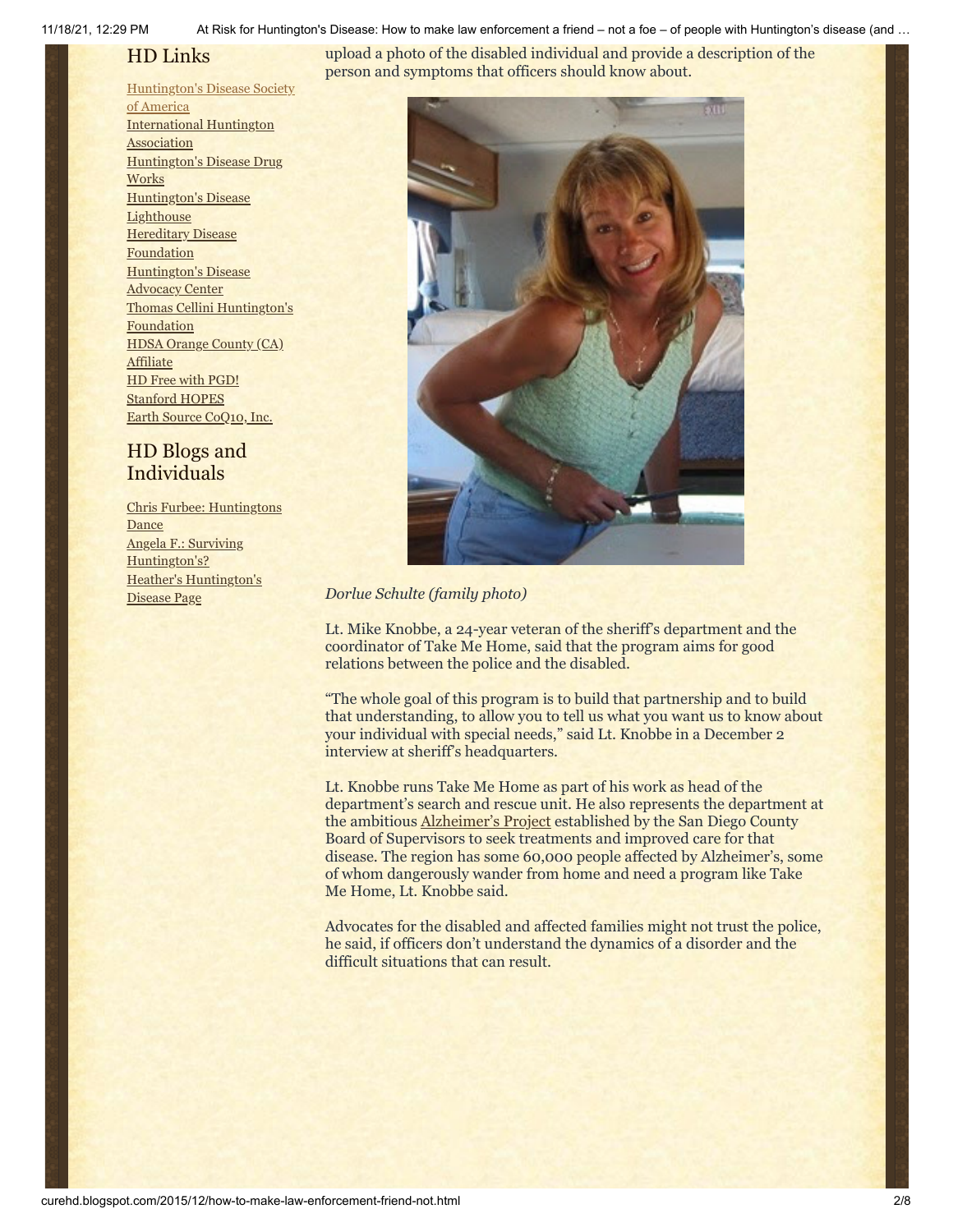

*A display table with items from and about the "Take Me Home" Program (photo by Gene Veritas)*

"So this is our opportunity to say, 'Hey, we want to understand,'" he said. "What do you want to tell us, so when we get a call referencing your loved one, or to your residence, it will automatically come to our deputy, and we can have that knowledge ahead of time."

With more than 500 individuals registered in the sheriff's department's countywide database, Take Me Home allows the department and other local police agencies to send to patrolling officers' computers a photo of the disabled individual, medical information, and an explanation of unusual symptoms or behaviors. So far, the department has not tracked results, but may do so in the future. It is actively promoting the program to other law enforcement agencies in San Diego County and with disability organizations.

As Lt. Knobbe explained, typically misunderstood HD symptoms such as aggressiveness can "absolutely" go into the database.

"That's something we want to know," he said. "We still have a duty and a responsibility as a law enforcement officer to respond, yet it gives us a chance to have some information as to why might this be occurring."

To register, go to [www.sdsheriff.net/tmh/](http://www.sdsheriff.net/tmh/). You can listen to Lt. Knobbe introduce the program to the HD community in the video below.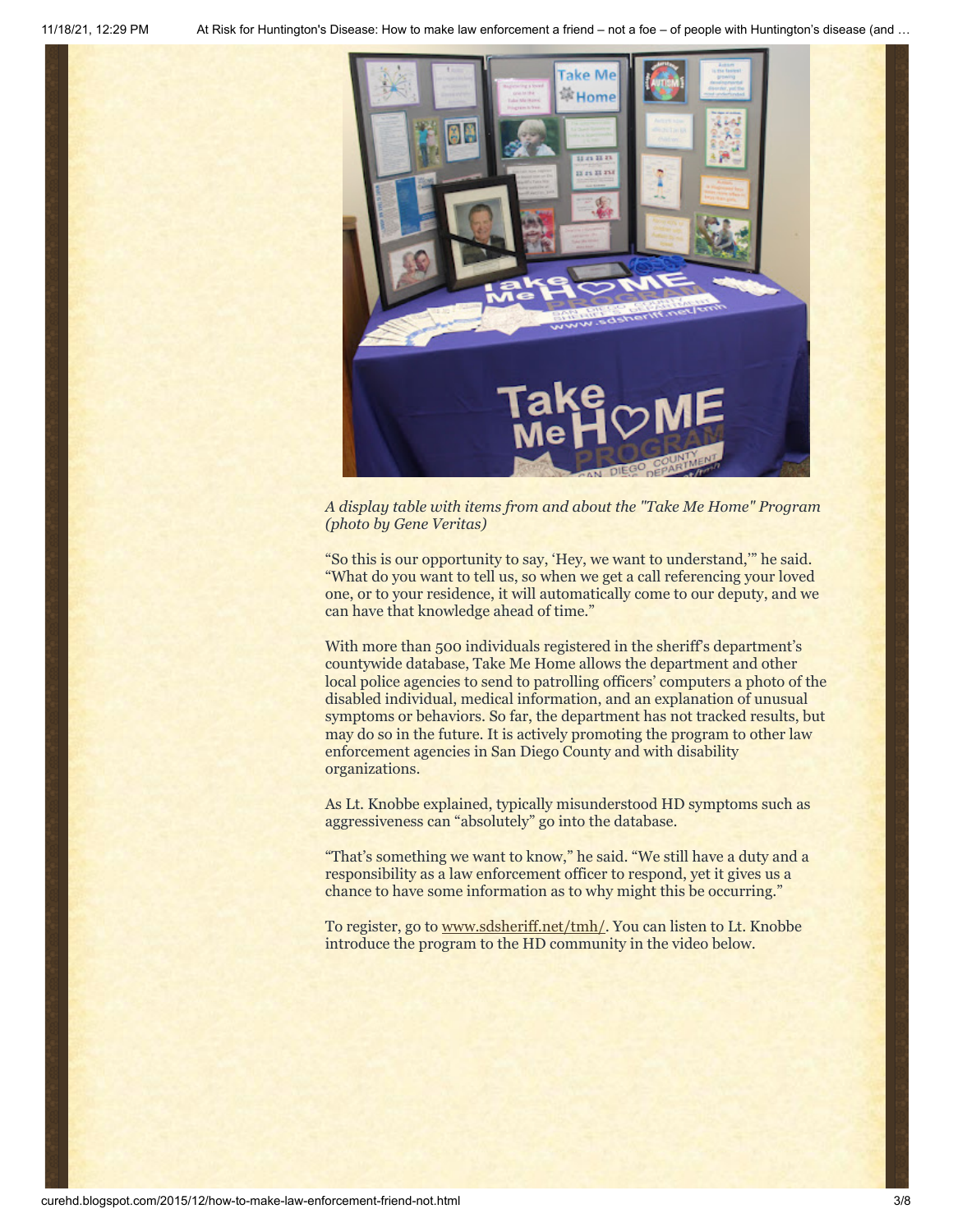



['Take Me Home': A Police Aid for Assisting the Disabled](https://vimeo.com/148133654) from [Gene Veritas](https://vimeo.com/user6019843) on [Vimeo](https://vimeo.com/).

### **An online database**

The San Diego Sheriff's Department adopted Take Me Home in 2010 at the initiative of <u>[Brian Herritt](http://www.autismriskmanagement.com/about-brian-herritt)</u>, a former Palomar College officer with an autistic son who once wandered from the family car and encountered a policeman. The boy was unhurt, but the incident prompted Herritt to think about why officers should understand the behaviors resulting from autism, Lt. Knobbe said.

In advocating for the program in San Diego, Herritt studied the Take Me Home program of the Pensacola (Florida) Police Department. Other departments around the country have similar programs.

In San Diego, Take Me Home first relied on patient advocacy groups such as the local Alzheimer's association to provide a list of individuals for the database.

This process proved cumbersome, lengthy, and inconvenient, and the program was falling into disuse, Lt. Knobbe said. In early 2014, Sheriff Bill Gore tasked him with revamping the program.

"You can now register online on your own," Lt. Knobbe said of the most important change in the program. "If you're a caregiver, and you want to register your loved one, you can access our website and the Take Me Home registry and you can actually do you own online registration via your Android device, your iPhone, your iPad, your home computer, attach your own photograph, give us the information you want us to know, and do it from the comfort of your home."

People register voluntarily, but the information remains confidential, he explained.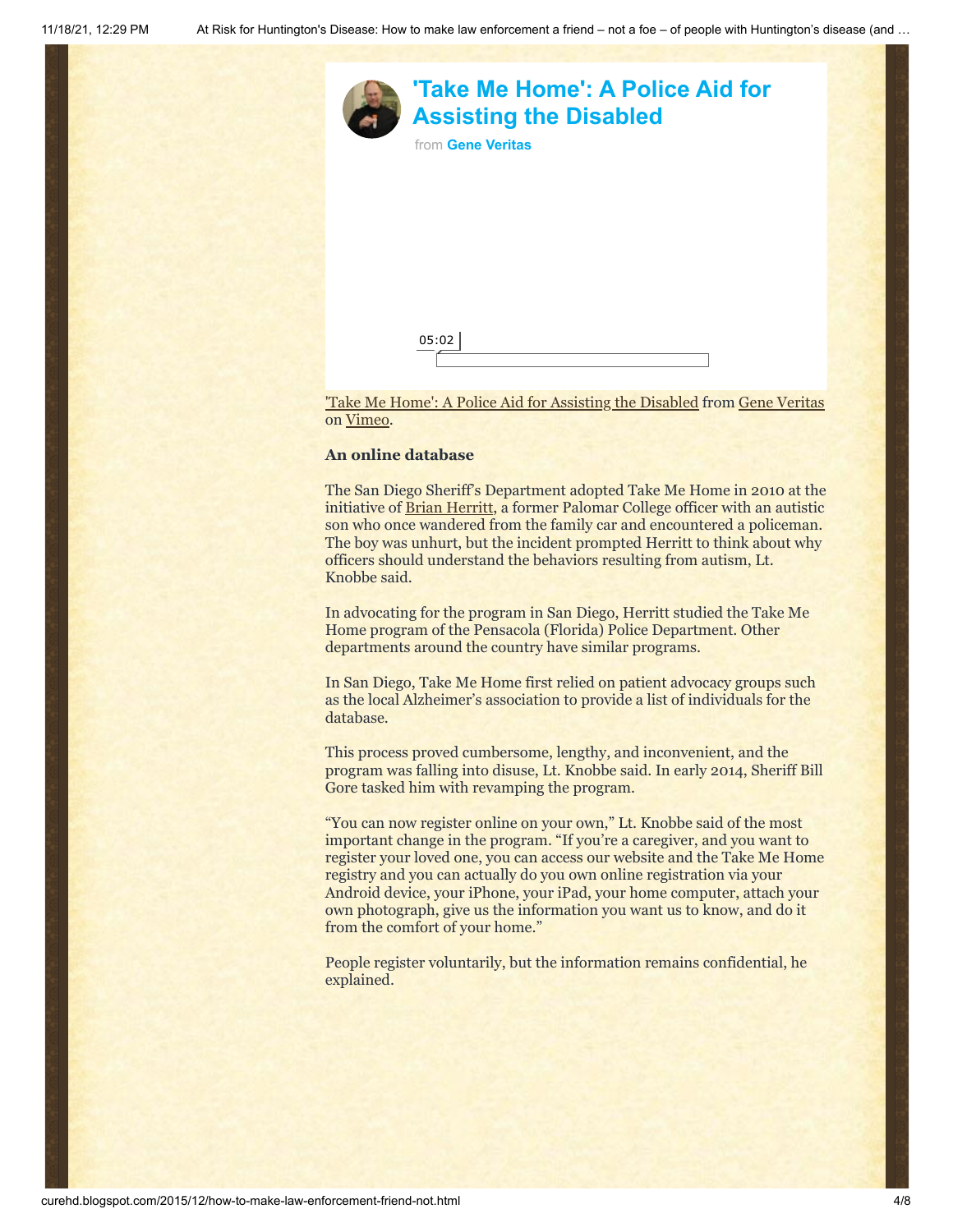



#### **Encouraging participation**

Lt. Knobbe credited Doug Schulte with introducing him to HD and getting the disorder listed in the registry.

Before the introduction of the online option, Take Me Home "wasn't utilized," said Jamie Jirik, the board secretary for the **San Diego Chapter** of the Huntington's Disease Society of America (HDSA). "The information wasn't being updated effectively."

"We want this to stay around," Doug said, adding that he and Jamie are encouraging all San Diego County HD families to participate. "We want this to be something that law enforcement is used to using for people not only with Huntington's, but Alzheimer's, autism, and other mental illnesses. People who are deaf, too. It's equipped with photo recognition software."

Take Me Home gives law enforcement a good option: contacting a family member instead of arresting an HD person, Doug continued. "It's what law enforcement wants to do," Doug said. "They don't want to take someone down and detain them. It's a big waste of time for them."

"If we have a lot of individuals in the database, we'll have more resources available to us from law enforcement and other first responders," Jamie added.

"There's no risk to it," said Doug. "It's all reward. There's no way that putting the information in there is going to be a detriment."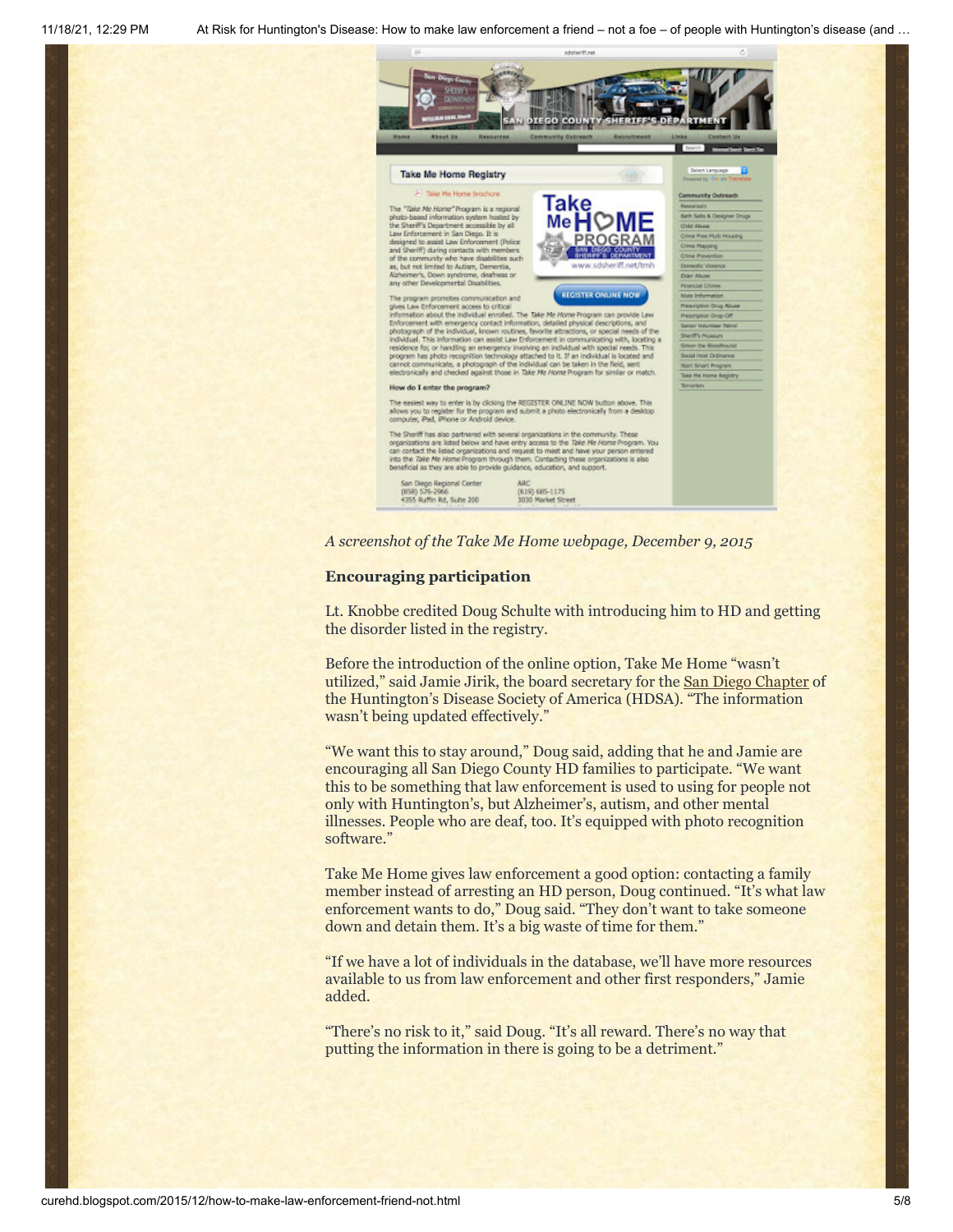

*Jamie Jirik and Doug Schulte (photo by Gene Veritas)*

# **A problem 'easy to fix'**

Using HDSA's Law Enforcement Toolkit, Jamie and Doug have teamed up to raise awareness about HD among police agencies, paramedics, and other first responders in the San Diego region. They have made presentations at training sessions and other departmental-sponsored events.

Doug calls on his personal experiences as a caregiver to get across the message about HD.

"When you explain how it unfolds in a person's life, it brings a new dimension of understanding," he said.

Dorlue has not experienced difficulties with the police, but Doug recognizes that the potential exists, as it does for many HD-afflicted people. He's also listened to the sufferings of other families.

"The problem of police detention of HD-affected individuals is an awareness issue that is easy to fix," he said. "We want the resources that society puts in place to protect the HD community to work with us, not against us. My background in fire was to help solve people's emergencies. Police want to be there helping us, not detaining us if it isn't warranted. I understand, because I have worked beside law enforcement. They have an extremely difficult job – they just are not aware of HD."

#### **Teaching response teams about HD**

Jamie, 28, watched the disease kill her father in her home state of Illinois when she was 12. "He suffered from a lot of the behavioral aspects of HD," recalled Jamie, who has tested negative for HD. "We saw his personality change greatly as the disease progressed."

Jamie's father was "confrontational at times" with the police and arrested several times, but her mother "actually had a great relationship with law enforcement," Jamie said. "They did a really good job because they didn't beat him up and respected him as much as possible."

In addition to promoting Take Me Home to the local HD community, Jamie and Doug have explained the disease to local police agencies'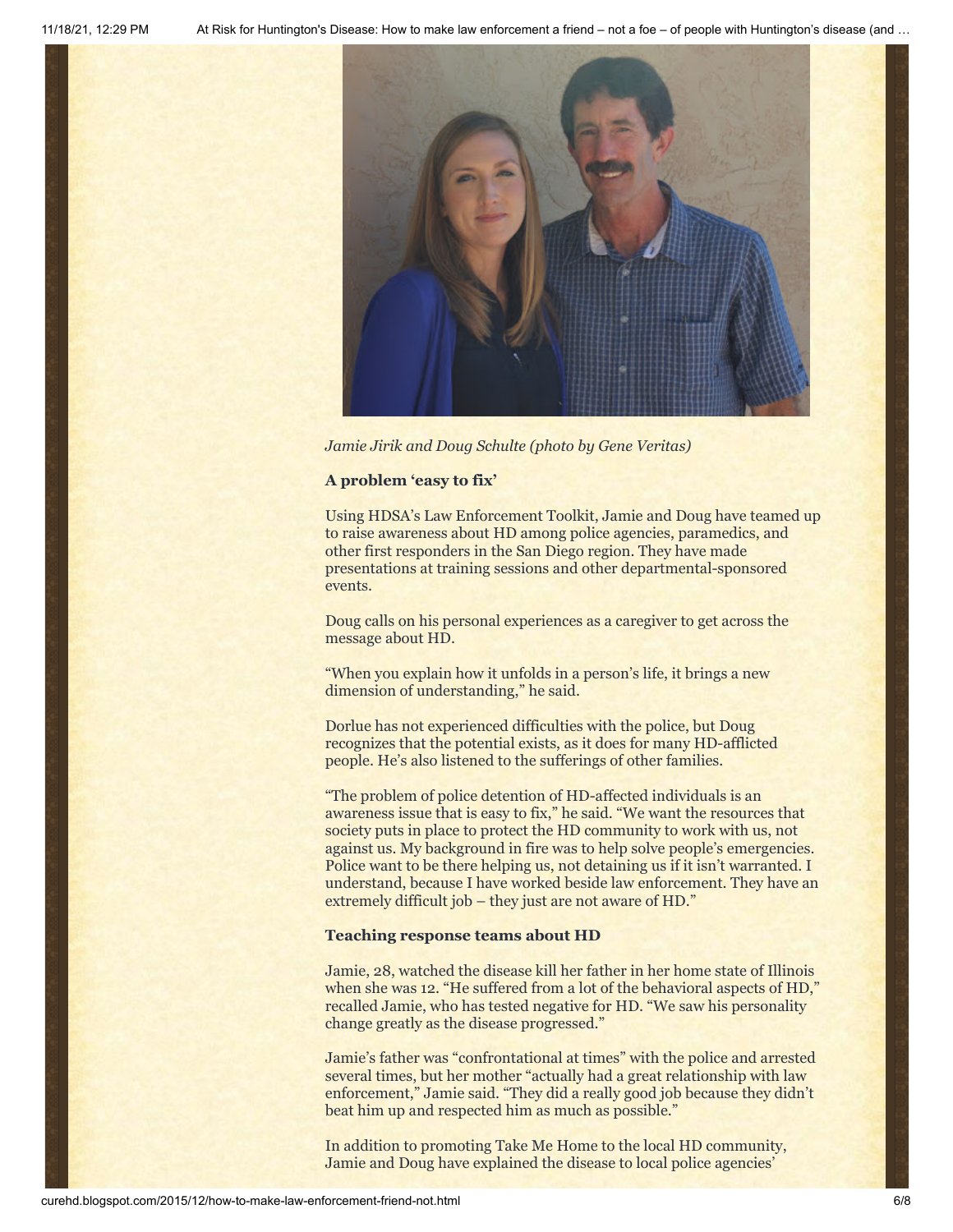11/18/21, 12:29 PM At Risk for Huntington's Disease: How to make law enforcement a friend – not a foe – of people with Huntington's disease (and …

Psychiatric Emergency Response Teams (PERT). Such teams act as a liaison between law enforcement and health resources.

"They have the training and experience to interact with individuals with psychological difficulties," she said. Departments activate PERT when people become a threat to themselves or to others, cannot communicate, or cannot clothe or bathe themselves, Jamie explained. PERT gets a trained clinician inserted into a police situation.



*Raising awareness about HD: Jamie Jirik (left), Dr. Mark Marvin, director of the San Diego County PERT, Lt. Debra Farrar of the San Diego Police Department, and Doug Schulte (personal photo)*

# **Feeling safer**

Jamie and Doug are promoting other ways of insuring the proper treatment of HD people, including [the newly standardized Huntington's](http://hdsa.org/living-with-hd/law-enforcement-education/) Disease ID Bracelet sold by HDSA.

"It's a tool for law enforcement," Doug explained. "They can pop this open and get the specific information about the person's medical situation. When a paramedic has an interaction, they need to see the medical history and medications. There's a piece of paper in here where you can write all that."

Other resources can [be viewed at HDSA's Law Enforcement Education](http://hdsa.org/living-with-hd/law-enforcement-education/) webpage.

The HD advocacy organizations HDCare.org and WeHaveAFace.org have announced a cooperative effort to provide a new [medical ID alert bracelet](http://www.wehaveaface.org/#!id/c14tp) for HD people. (Click [here](https://meandhd.wordpress.com/2015/12/03/461/) to read more.)

"There's not one way that's going to work for everyone, but having all these [resources] available for HD families to utilize will allow people to feel safer and just communicate with first responders," Jamie observed.